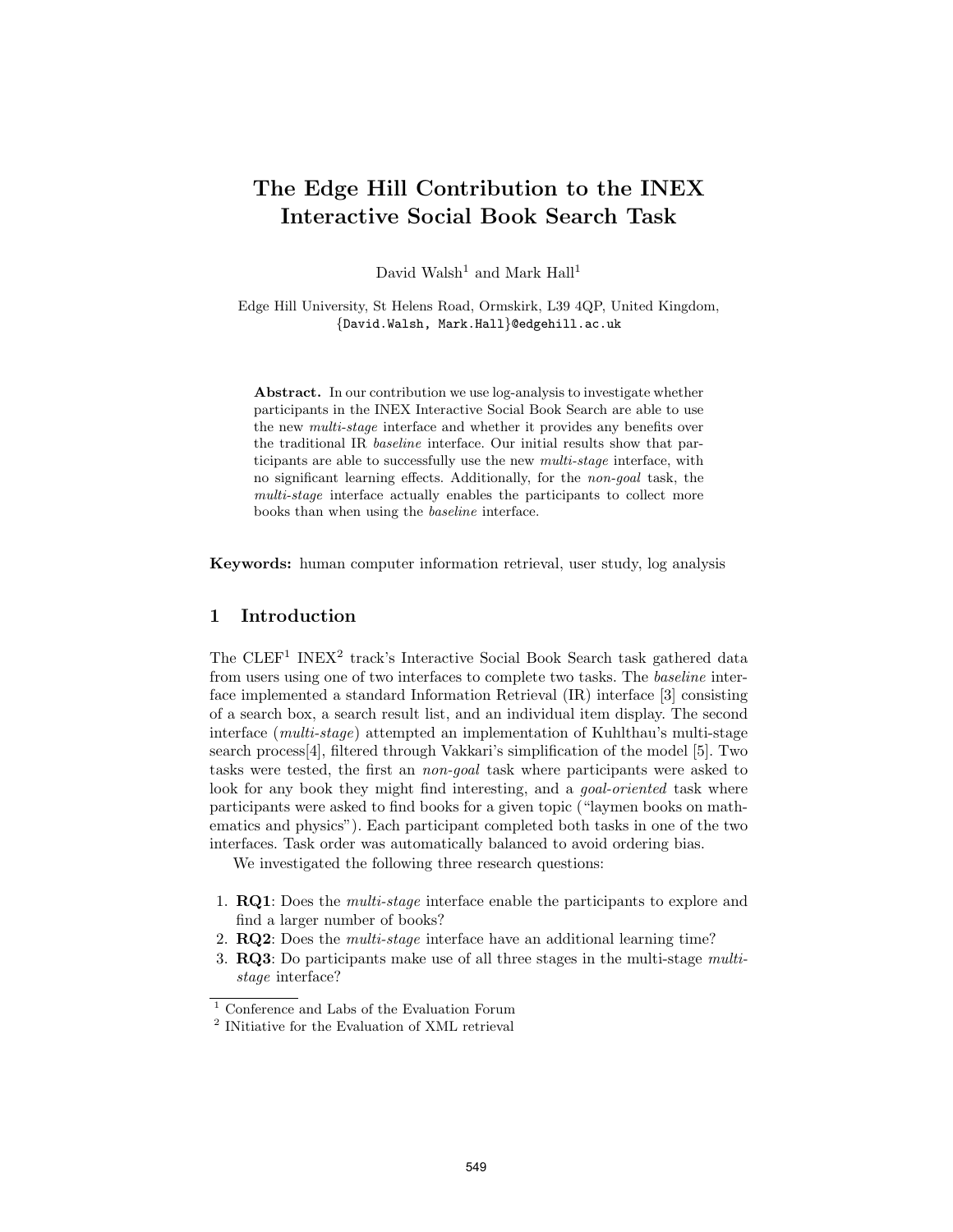## 2 Time Spent in the System

The first analysis focused on how long the participants spent using the system in order to determine whether there were any differences between the two systems and tasks. The experiment system [2] automatically measured the time taken on the non-goal and goal-oriented tasks for every participant and the main analysis is based on this data. For the three stages implemented in the multi-stage interface, the log data acquired by the IR system [1] was processed to determine how long each participant spent using the each of the three stages ("explore", "focus", and "refine").

The first step in the analysis was to determine if the task ordering impacted the time spent on either of the tasks. Wilcox signed rank tests were used to compare the task times for all interface and task combinations, showing no significant differences in task duration for any of the combinations. For the multi-stage interface, the time spent in each of the three stages was also compared using a Wilcoxon rank-sum test for both ordering conditions, and also showed no significant differences in times in the two stages. For the remainder of the analysis, the task order can thus be ignored and the times for the two order conditions aggregated.

Table 1 shows the task times for the two interfaces and tasks. The data seems to indicate that participants are faster with the multi-stage interface for both tasks and that within the interfaces, participants are faster to complete the non-goal task than the goal-oriented task. However, for neither of these conditions does a Wilcoxon rank-sum test show significant differences. Thus for the remaining analysis presented here, we can assume that any differences in participant performance are due to the task or interface and not due to the time the participants spent on the task or interface.

Table 1. Task durations for the *baseline* and *multi-stage* interfaces for both the *non*goal and goal-oriented tasks. All times are in seconds and formatted "median (1st quartile, 3rd quartile)".

| Interface     | non-qoal task | <i>goal-oriented</i> task |  |  |  |  |
|---------------|---------------|---------------------------|--|--|--|--|
| baseline      | 217(109, 334) | 385(142, 436)             |  |  |  |  |
| $multi-stage$ | 160(109, 490) | 215(148, 412)             |  |  |  |  |

#### 2.1 Modern Interface Phase Times

In the multi-stage interface participants were able to switch between three stages ("explore", "focus", and "refine"). Table 2 shows the time spent in each of the three stages for the two tasks. Wilcoxon rank-sum tests were used to test for ordering effects. There are no ordering effects for the time spent in the explore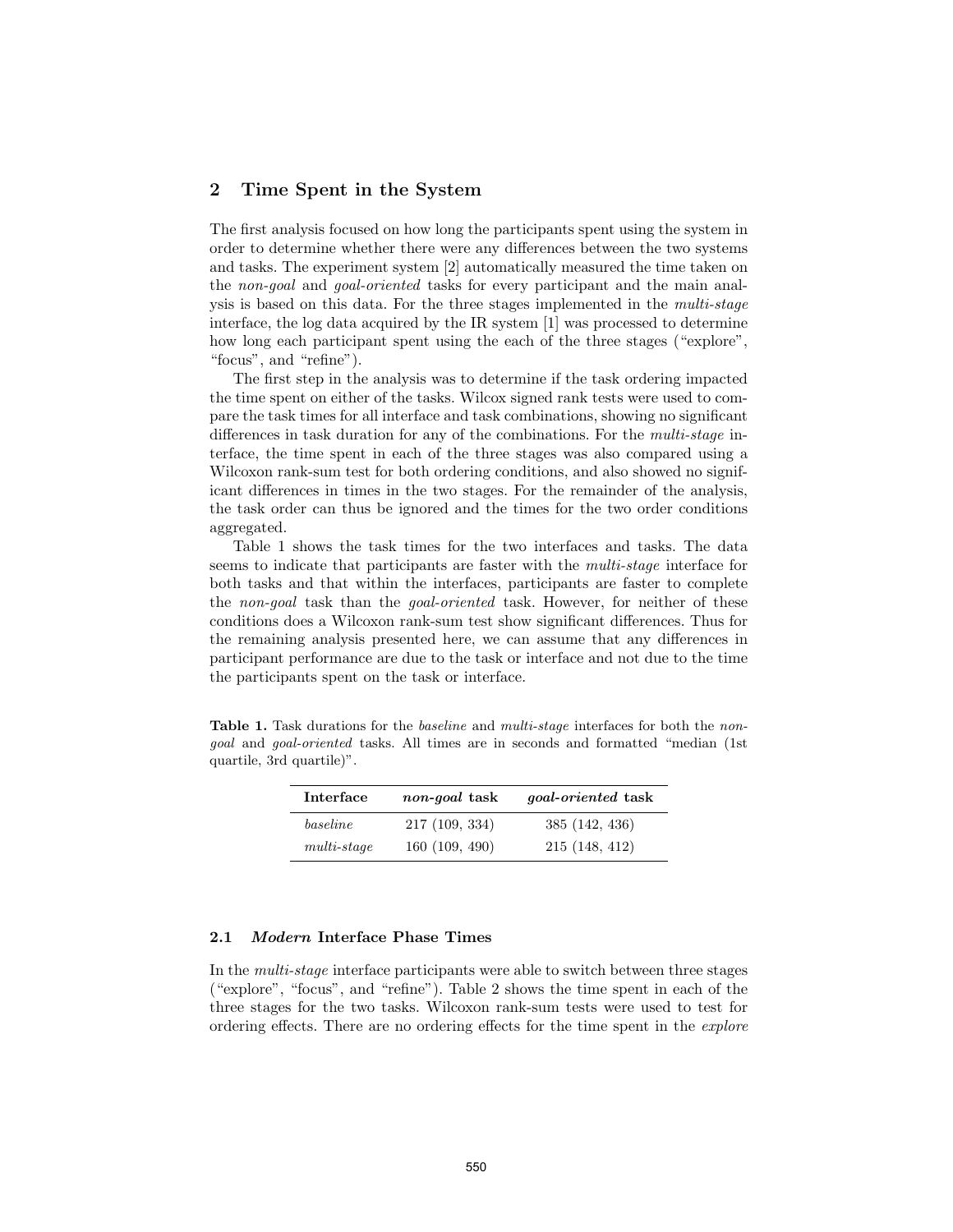and *focus* stages, but there is an ordering effect in the *refine* stage. For the *non*goal task, the time spent in the refine stage is longer, if it is the second task  $(p = 0.012)$ . No ordering effect was shown for the *goal-oriented* task.

Table 2. Time spent in each of the three phrases available in the *multi-stage* interface. All times are in seconds and formatted "median (1st quartile, 3rd quartile)".

| Task                  | <i>explore</i> stage | <i>focus</i> stage | <i>refine</i> stage |  |  |
|-----------------------|----------------------|--------------------|---------------------|--|--|
| $\it non\text{-}goal$ | 54(26.75, 73)        | 91.5(52.5, 359)    | 0(0, 5.75)          |  |  |
| <i>goal-oriented</i>  | 54(30.25, 79)        | 122.5(73.25, 353)  | 0(0, 18)            |  |  |

The times shown in Table 2 follow similar patterns for both the non-goal and *closed* tasks. Participants spent slightly less than a minute using the *explore* stage, and then spent between one and a half and two minutes on the focus stage. Only a small fraction of participants used the refine stage at all and those that did, did so only very briefly.

Considering RQ3, participants obviously do not use the final refine stage, either because they did not notice the stage in the user interface or because the label "Refine" did not clearly state what functionality would be available. Without looking at the participants qualitative responses it is impossible to determine the cause. However, the use pattern for the first two stages is as expected, with participants first spending time in the explore stage gaining an overview and then using the focus stage.

## 3 Books Collected

To investigate RQ1 we looked at the number of books participants added to their book-bag and also how quickly they added the first book. For RQ2 we also investigated which of the three stages participants added books from.

#### 3.1 Total Number of Books Added

The total number of books each participant added to their book-bag was determine using a manual analysis of the log-data. For the baseline interface, the number of books added to the book-bag was counted and any books that were subsequently removed from the book-bag subtracted from that count. For the multi-stage interface, the same process was applied, but book counts were separated according to which of the stages the books were added from.

The resulting data-set was checked for task ordering effects using Wilcoxon rank sum tests and no significant ordering effects were found for any of the interface  $/$  task combinations. In the *multi-stage* task, the same checks were applied to the more detailed data and only for the *explore* stage in the *goal*oriented task, was there a significant ordering bias. If the goal-oriented task was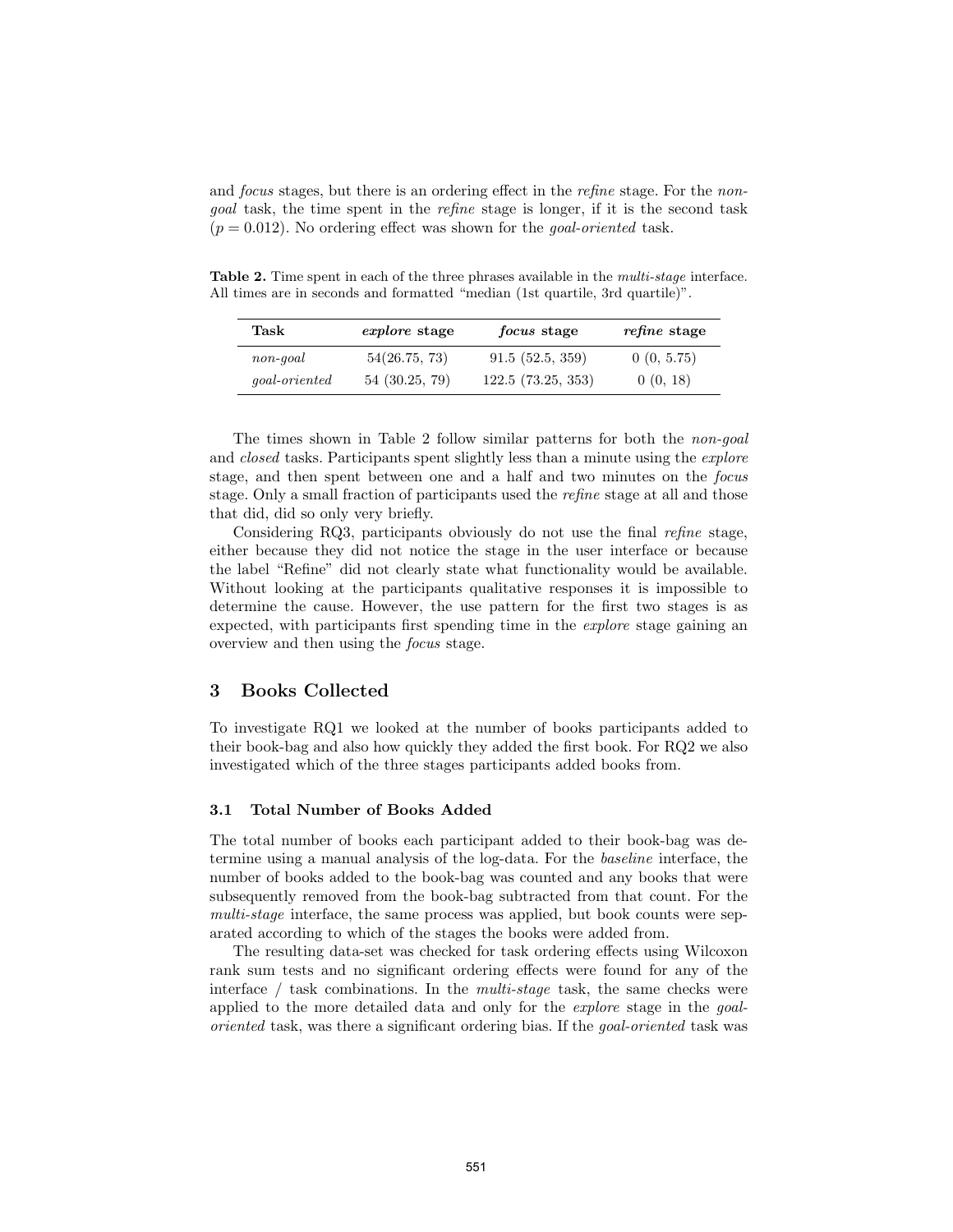the second task, then significantly fewer books were added to the book-bag in the *explore* stage (Wilcoxon signed rank,  $p = 0.035$ ). As there were no overall ordering effects, the further analysis did not take task ordering into account.

Table 3 shows that significantly more books were added in the non-goal task using the multi-stage interface than using the baseline interface (Fig. 1, Wilcoxon signed rank test,  $p = 0.011$ ). No such effect is visible in the *goal-oriented* task. This seems to indicate that the *multi-stage* interface provides significant benefit to the user when they do not yet have an explicit goal that they are searching for. At the same time, the *multi-stage* interface does not impact the performance when the user has an explicit goal in mind.

Table 3. Median number of books added to the book-bag. Numbers are "median (1st quartile, 3rd quartile)".

| Interface     | non-goal task | <i>goal-oriented</i> task |  |  |  |  |
|---------------|---------------|---------------------------|--|--|--|--|
| baseline      | 1(0, 2)       | 3(1, 4)                   |  |  |  |  |
| $multi-stage$ | 2(1, 4)       | 3.5(2, 5)                 |  |  |  |  |



Fig. 1. Box-plot showing the number of books added to the book-bag for the baseline (a) and the multi-stage (b) interface in the non-goal task.

#### 3.2 Modern Interface Details

To investigate RQ1 further we used the dataset from the previous section, but now looked in detail at the number of books added in the three stages of the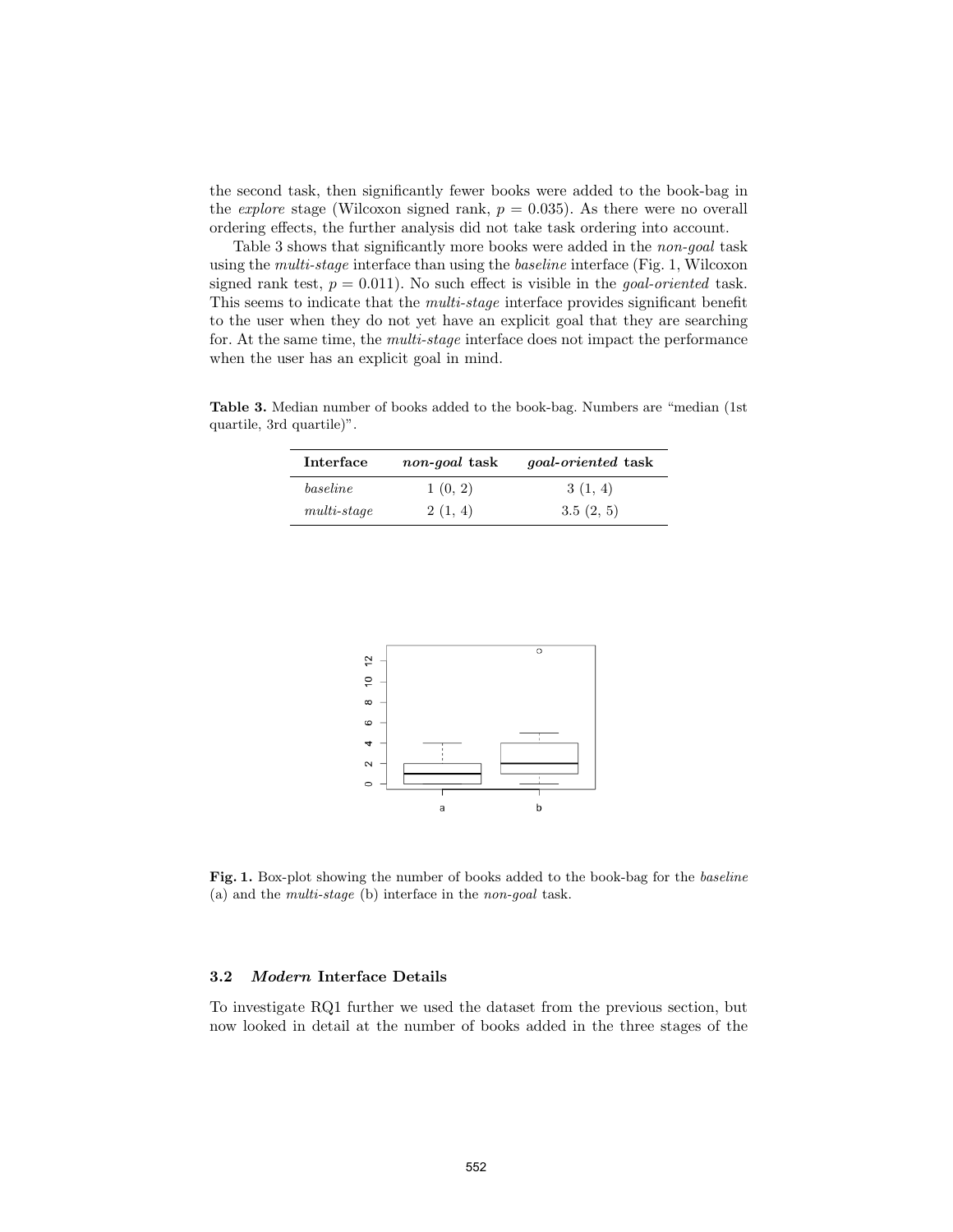multi-stage interface (Tab. 4). Task ordering effects were investigated and no significant effects were found.

Table 4 clearly shows that the refine stage was not used to add any books, which is in line with the timing results that showed that the *refine* stage was essentially not used. Interestingly, although the participants spent more time in the focus stage, they collected more items in the initial explore stage. While the data seems to indicate that in the goal-oriented task participants collected more books in the explore stage, the effect is not significant.

Table 4. Median number of books added in each stage of the *multi-stage* interface. All results are formatted "median (1st quartile, 3rd quartile)".

| ${\rm Task}$         | <i>explore</i> stage | <i>focus</i> stage | <i>refine</i> stage |  |  |
|----------------------|----------------------|--------------------|---------------------|--|--|
| $non-qoal$           | 1(1, 2)              | 0(0, 1)            | 0(0, 0)             |  |  |
| <i>goal-oriented</i> | 2(0, 2)              | 0(0, 2)            | 0(0, 0)             |  |  |

#### 3.3 Time to Collect the First Book

To investigate RQ2, we analysed how quickly participants added their first book in each task. The log was manually analysed and the time between the session start and when the time at which the first book was added to the book-bag determined.

Table 5 shows the median times to collect their first book. While it looks as if the modern interface enables the participant to find the first book faster, the difference is not statistically significant.

Table 5. Time to add first item. All times are in seconds and formatted "median (1st quartile, 3rd quartile)".

| Interface          | <i>non-goal</i> task  | <i>goal-oriented</i> task |  |  |  |
|--------------------|-----------------------|---------------------------|--|--|--|
| $\mathit{classic}$ | 113.50(76.25, 225.00) | 112.0(54.0, 164.5)        |  |  |  |
| modern             | 101(50, 271)          | 88.5(58.0, 175.8)         |  |  |  |

## 4 Interaction Patterns

The final analysis looked at the interaction patterns, using a user-interaction bi-gram analysis. To create the interaction bi-gram distributions needed for the analysis, the log was processed in the following steps: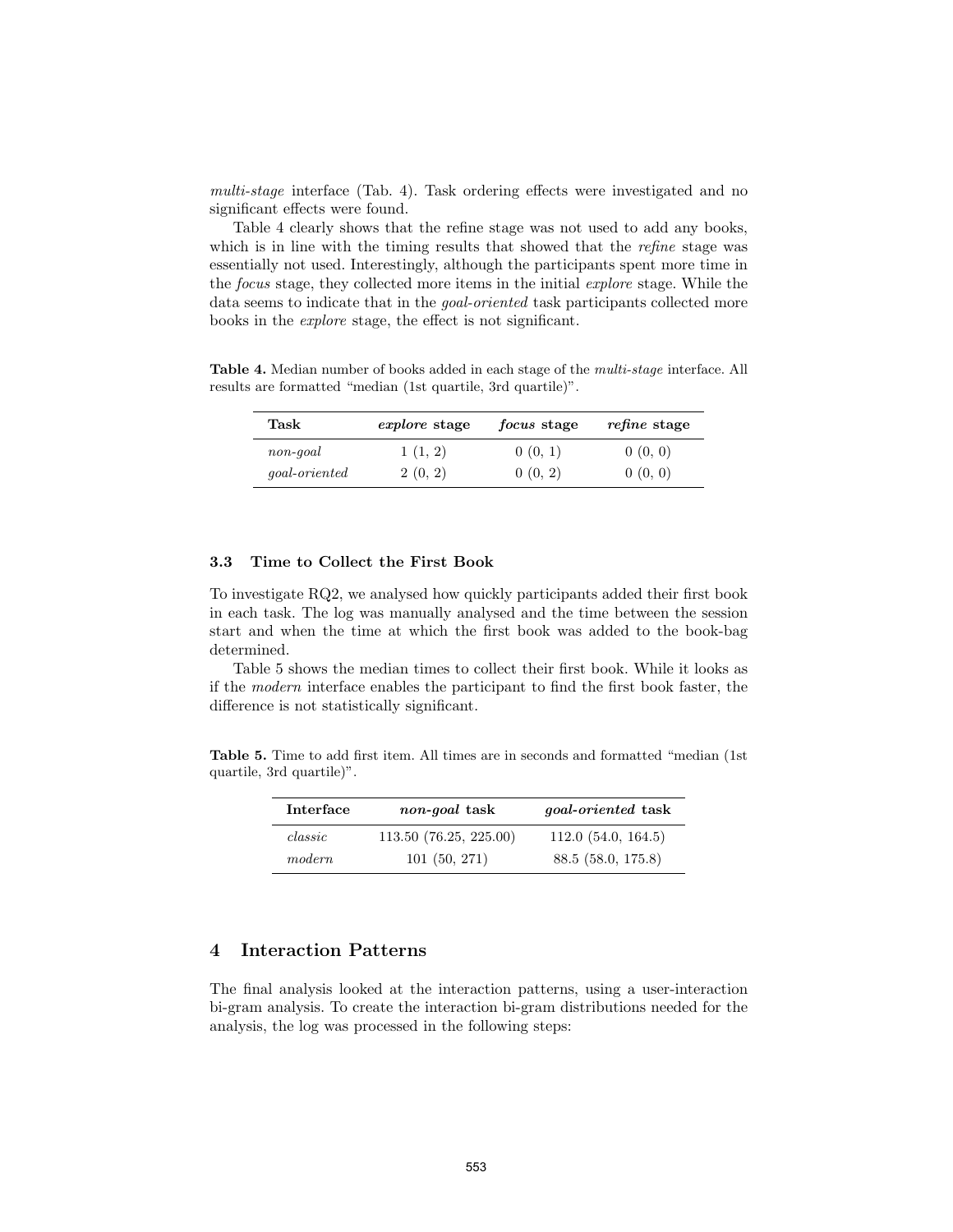- 1. Generate interaction string in the initial step each user-system interaction was mapped to a single letter. Using this mapping, for each participant and each of the participant's tasks a string representation of their interactions with the system was generated. Repeats of a single letter were reduced to a single letter;
- 2. Create participant pattern distribution based on the interaction strings, all bi-grams were determined and bi-gram frequency distributions calculated;
- 3. Aggregate distributions the participants' bi-gram distributions were aggregated into interface and task bi-gram distributions;
- 4. Filter distributions the interface and task bi-gram distributions were filtered. All bi-grams that occurred fewer than three times were aggregated into a single value. This ensures that a potentially large number of interaction patterns that only occurred once or twice do not skew the results, while at the same time not completely loosing that data.

Before analysing the data in any more depth, potential ordering effects were investigated and only for the goal-oriented task with the multi-stage interface is there a significant difference in the interaction pattern distributions ( $\chi^2$  test,  $p = 0.047$ . As the significance is border-line and there is no significant differences in any of the other metrics tested, for the purpose of this analysis, the influence of task order will be ignored.

Comparing the two interfaces shows a significant difference in the bi-gram distributions between the *baseline* and *multi-stage* interfaces on the *goal-oriented* task ( $\chi^2$  test,  $p = 0.036$ ). Looking at the bi-gram distribution (Tab. 6) shows that the main difference is at which point participants added books to their book-bag. In the baseline interface this primarily happened after the participants had viewed the book's detail  $(IA)$ , while in the *multi-stage* interface it happens directly from the search results list  $(QI)$ . The behaviour after adding an book to the book-bag is also different. In the baseline interface, the next action is to run another query  $(IQ)$ , while in the *multi-stage* interface it is to view another book  $(AI)$ .

Table 6. Top-ten most frequent bi-grams for the *baseline* and *multi-stage* interfaces. Major differences have been highlighted in bold. Actions:  $A -$  add book to book-bag;  $I$  – view a book;  $L$  – load a page;  $P$  – paginate;  $Q$  – run a query.

| Interface AI AQ IA IQ LI LQ PI QA QI QL   |  |  |  |  |  |
|-------------------------------------------|--|--|--|--|--|
| baseline 1 47 71 24 10 30 23 4 56 7       |  |  |  |  |  |
| multi-stage 45 16 40 19 10 26 36 20 46 13 |  |  |  |  |  |

Comparing the two tasks within both interfaces, shows a significant difference between the non-goal and goal-oriented tasks in the multi-stage interface  $(\chi^2,$  $p < 0.001$ , but none in the *baseline* interface. From the bi-gram distribution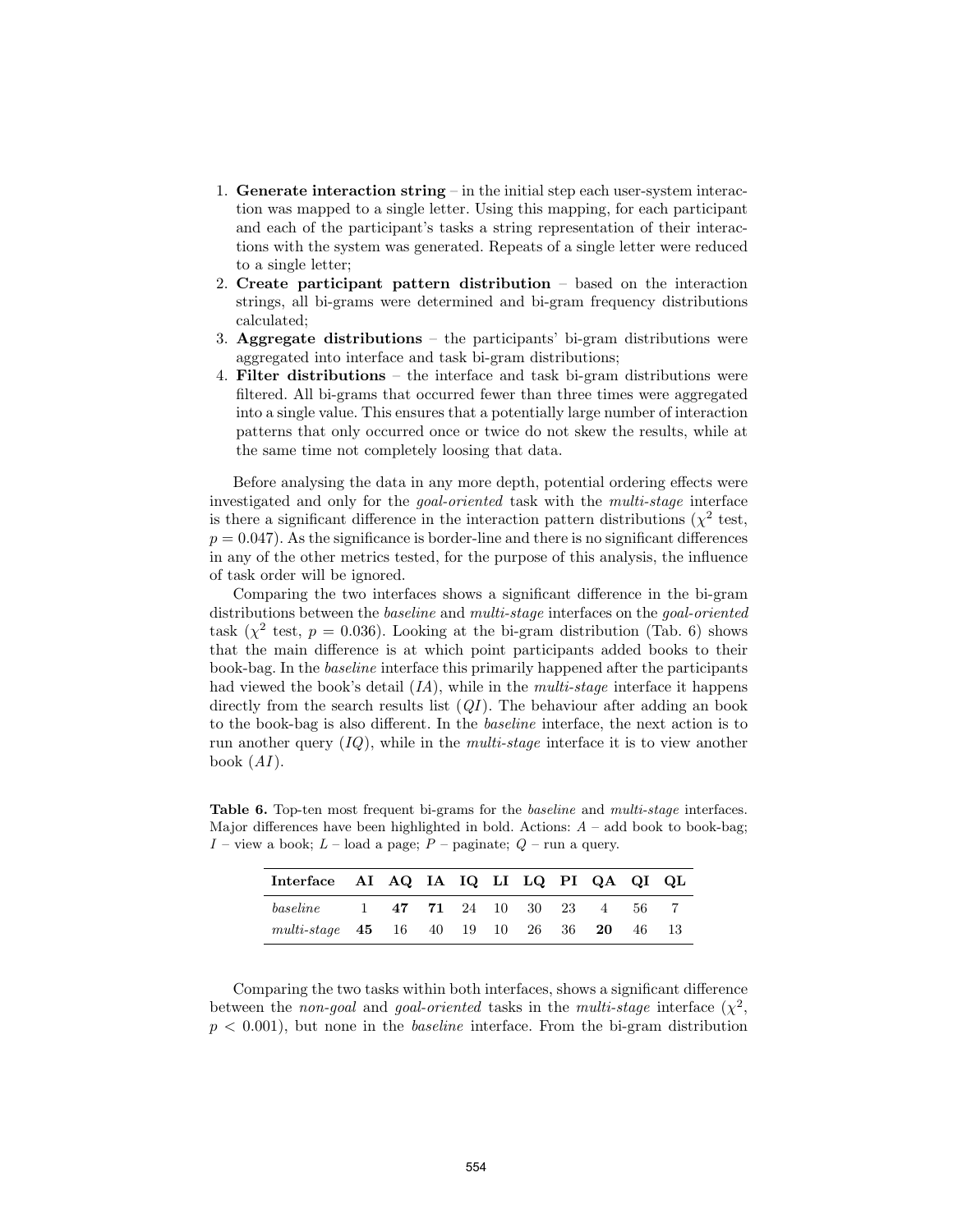of the multi-stage interface (Tab. 7), three differences stand out. In the goaloriented task, participants made more use of the pagination functionality to see more items (PI) and also viewed more items after selecting a search facet (FI). In the non-goal task, participants more frequently viewed different bits of meta-data after viewing an item (MI).

Table 7. Top-ten most frequent bi-grams for the non-goal and focus tasks using the multi-stage interface. Major differences have been highlighted in bold. Actions: A – add book to book-bag;  $F$  – add a facet;  $I$  – view a book;  $L$  – load a page;  $P$  – paginate;  $Q$  – run a query.

| Task                                                            |  |  |  | AI AL FI FQ IA IM LF MI PI QI |  |
|-----------------------------------------------------------------|--|--|--|-------------------------------|--|
| non-goal 31 23 9 22 35 65 27 46 6 37                            |  |  |  |                               |  |
| qoal-oriented $45$ $20$ $19$ $21$ $40$ $37$ $15$ $50$ $36$ $46$ |  |  |  |                               |  |

The difference is in line with what would be expected, due to the task differences. In the goal-oriented task, participants use the facetting and pagination functionality to dig into the results, a pattern that is not so relevent when the task is non-goal. At the same time, in the non-goal task, participants interact more with the books' meta-data, as the participants use the meta-data to develop the search goal.

## 5 Conclusions

In conclusion the goal of the initial log analysis was to determine how participants used the multi-stage interface. The initial question was whether there would be a learning impact into the participants' peformance. The results clearly show that participants are able to use the new multi-stage interface just as well as the baseline interface and that there are no learning effects. For the non-goal task, the multi-stage interface even outperforms the baseline interface. Clearly, the initial explore stage, designed to support open-ended exploration, enables the user to explore better and thus collect more books.

Finally, both the considering the number of books collected and the time spent in the three stages of the *multi-stage* interface, participants clearly only make use of the first two stages. For the first two stages, the behaviour is as expected, with more time spent in the second focus stage, compared to the first explore stage. Interestingly, the majority of books were collected using the first explore stage, a result that needs more analysis. The use of the final refine stage requires further analysis, as it is clearly not used much and the reasons for this need to be investigated.